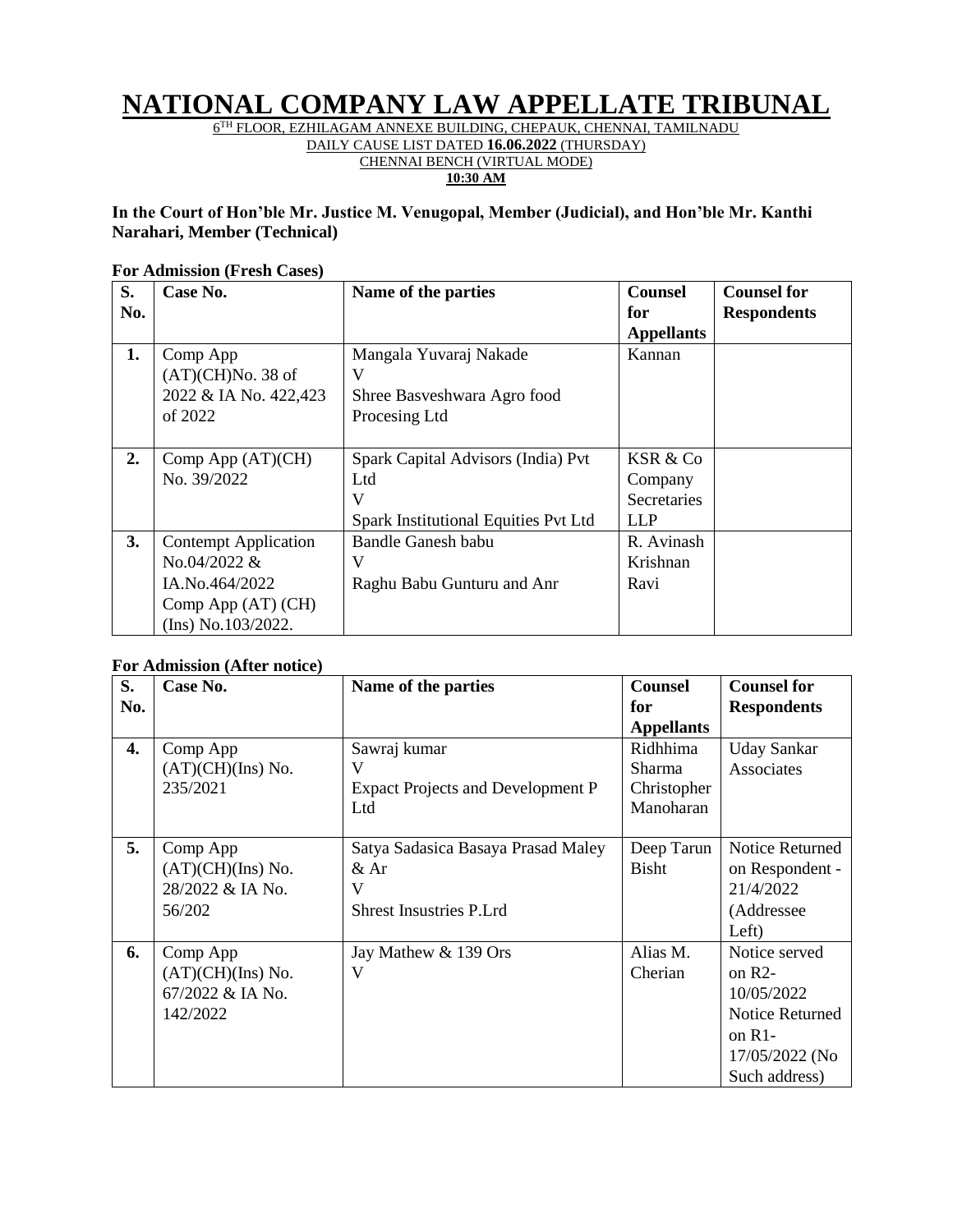| 7.  | Comp App                | John N.J                            | Alias M.        | Notice served          |
|-----|-------------------------|-------------------------------------|-----------------|------------------------|
|     | (AT)(CH)(Ins) No.       | V                                   | Cherian         | on                     |
|     | 54/2022 & IA No.        | Hindustan Newsprint Ltd & Anr       |                 | R210/05/2022           |
|     | 107/2022                | With                                |                 | <b>Notice Returned</b> |
|     |                         |                                     |                 | <sub>on</sub>          |
|     |                         |                                     |                 | R1-13/05/2022          |
|     |                         |                                     |                 |                        |
|     |                         |                                     |                 | (No such               |
|     |                         |                                     |                 | Addressee)             |
| 8.  | Comp App                | Rejy K. John                        | Alias M.        | Notice served          |
|     | (AT)(CH)(Ins) No.       | $\overline{\mathsf{V}}$             | Cherian         | on                     |
|     | 55/2022 & IA No.        | Hindustan Newsprint Ltd & Anr       |                 | R210/05/2022           |
|     | 108/2022                |                                     |                 | <b>Notice Returned</b> |
|     |                         |                                     |                 | on                     |
|     |                         |                                     |                 | R1-13/05/2022          |
|     |                         |                                     |                 | (No such               |
|     |                         |                                     |                 | Addressee)             |
|     |                         |                                     |                 |                        |
| 9.  | Comp App                | Sanjay Jalan                        | Aparajitha      | Mano Ranjani           |
|     | (AT)(CH)(Ins) No.       | V                                   | Vishwanath      |                        |
|     | 126/2022 & IA No. 295   | Swamy Traders & Anr                 |                 |                        |
|     | & 296/2022              |                                     |                 |                        |
| 10. | Comp App                | Nanadamuri Meenalatha,              | R. Avinash      | Mano Ranjani           |
|     | (AT)(CH)(Ins) No.       | <b>ErstwhileDirector of Vantage</b> | Krishnan        |                        |
|     | 129/2022 & IA No.       | Spinners Pvt.                       | Rav             |                        |
|     | 307,408/2022/2022       | $\mathbf{V}$                        |                 |                        |
|     |                         | The Cotton Corporation of India     |                 |                        |
|     |                         | Limited and Anr.                    |                 |                        |
| 11. | Comp App                | Balasaheb Sangangoud Patil & 8 Ors  | Anuparna        |                        |
|     | (AT)(CH)(Ins)           | $\mathbf V$                         | <b>Bordoloi</b> |                        |
|     | No.149/2022 &           | Shranappa Sangappa Alur & 10 Ors    |                 |                        |
|     |                         |                                     |                 |                        |
|     | IA.No.348,349,350/2022  |                                     |                 |                        |
| 12. | Comp App (AT)(CH)       | Dopesh Raja                         | Sandeep         |                        |
|     | (Ins) No. $180/2022 \&$ | $\mathbf{V}$                        | Kumar           |                        |
|     | IA.No.407,408/2022      | Sadhanala Venkata Rao & 1anr        |                 |                        |
| 13. | Comp App $(AT)(CH)$     | Wilson Jacob & 2 Ors                | Aiswarya        | Anil D Nair &          |
|     | No. 13/2022 &           | V                                   | James           | Associates-R1          |
|     | IA.No.124/2022          | The Kottayam Port and Container     |                 | <b>SVJS</b>            |
|     |                         | Terminal Services Pvt Ltd & 10 Ors  |                 | <b>Associates-R8</b>   |
|     |                         |                                     |                 | Notice Served          |
|     |                         |                                     |                 | on                     |
|     |                         |                                     |                 | R3, R4, R5, R6-        |
|     |                         |                                     |                 | 10/03/2022             |
|     |                         |                                     |                 | R2,15/03/2022          |
|     |                         |                                     |                 |                        |
|     |                         |                                     |                 | R7-14/03/2022          |
|     |                         |                                     |                 | R10-09/03/2022         |